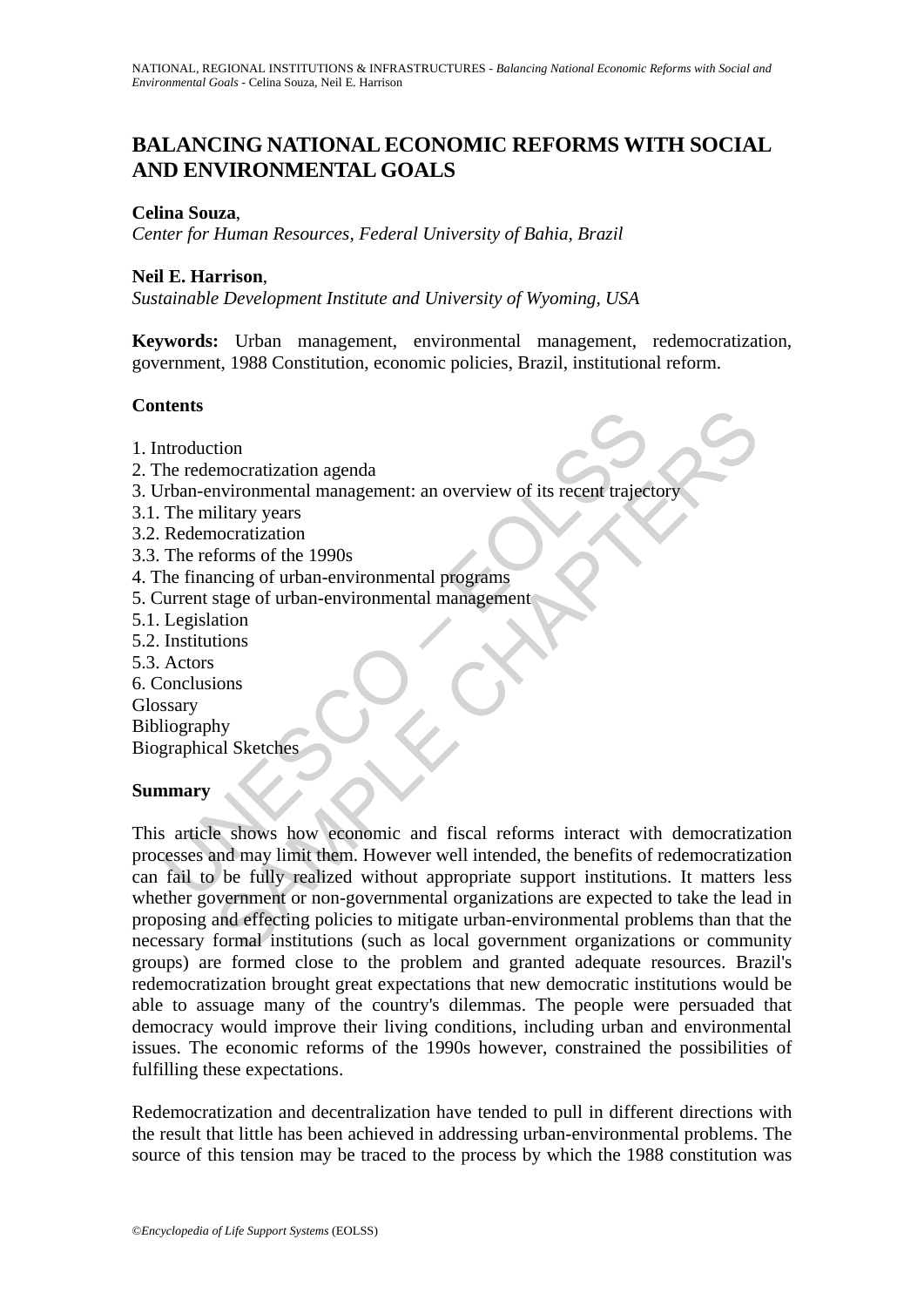constructed. As a result of the process design and within the historical context of the end of military dictatorship, the demands of many social groups became directly incorporated in the constitution, creating severe governance problems. Therefore, an analysis of the current features and prospects of urban-environmental management requires the understanding of a) how the issue was dealt with by the previous (military) regime; b) the decisions taken in the early stages of redemocratization; and c) the changes brought about by subsequent economic reforms. This is important because urban-environmental management is subject not only to incentives and constraints from governance institutions, but also to economics.

The institutional aspects of urban-environmental management in Brazil have changed in recent years. Three phases can be identified: the military regime; redemocratization after 1988; and the economic reforms of the 1990s. In this article, the latter is given particular emphasis. These reforms are causing considerable changes to the institutional features of all Brazilian public policies, including urban-environmental policies. Because of these reforms, the roles of government institutions and of civil society in urban-environmental management are changing.

Some positive factors of this transitional phase include the increasing participation of new social and political actors and new government institutions. However, the financing of urban-environmental programs and the capacity of these new actors and institutions to play their roles have been limited by the ongoing economic reforms.

## **1. Introduction**

icular emphasis. These reforms are causing considerable changes<br>ures of all Brazilian public policies, including urban-enviro<br>ause of these reforms, the roles of government institutions and<br>m-environmental management are c mphasis. These reforms are causing considerable changes to the institution and performs are causing considerable changes to the institution and price reforms, the roles of government institutions and of civil societ commen Economic development, citizen participation, and environmental conservation are conventionally considered incompatible goals. In the view of most development economists and rich country governments, development is the inevitable consequence of constructing the institutions necessary for a market economy and national democratic processes. Open economic borders, property rights and free markets, and elections 'cause' economic development. This model allows no room for environmental conservation: environment, it is implied, must be ignored in the race for development. Sustainable development incorporates environmental conservation and reduced political and economic inequality into this development model. In doing so, it radically changes it.

The Kuznets curve argues that social inequality inevitably increases as development takes off. The so-called 'environmental Kuznets' maps a comparable phenomenon with consumption of environmental resources. Development is expected to increase population growth by reducing death rates and industrialization begins with less environmentally-efficient technologies. Thus, natural resource consumption and pollution of environmental sinks increase rapidly. As development approaches the levels of the richest countries, businesses can afford more advanced technologies and governments can demand them. Strict and effective environmental regulation is supported by a citizenry that pursues non-economic values as strenuously as economic gain and is made possible by government institutions that efficiently collect tax revenues and manage enforcement.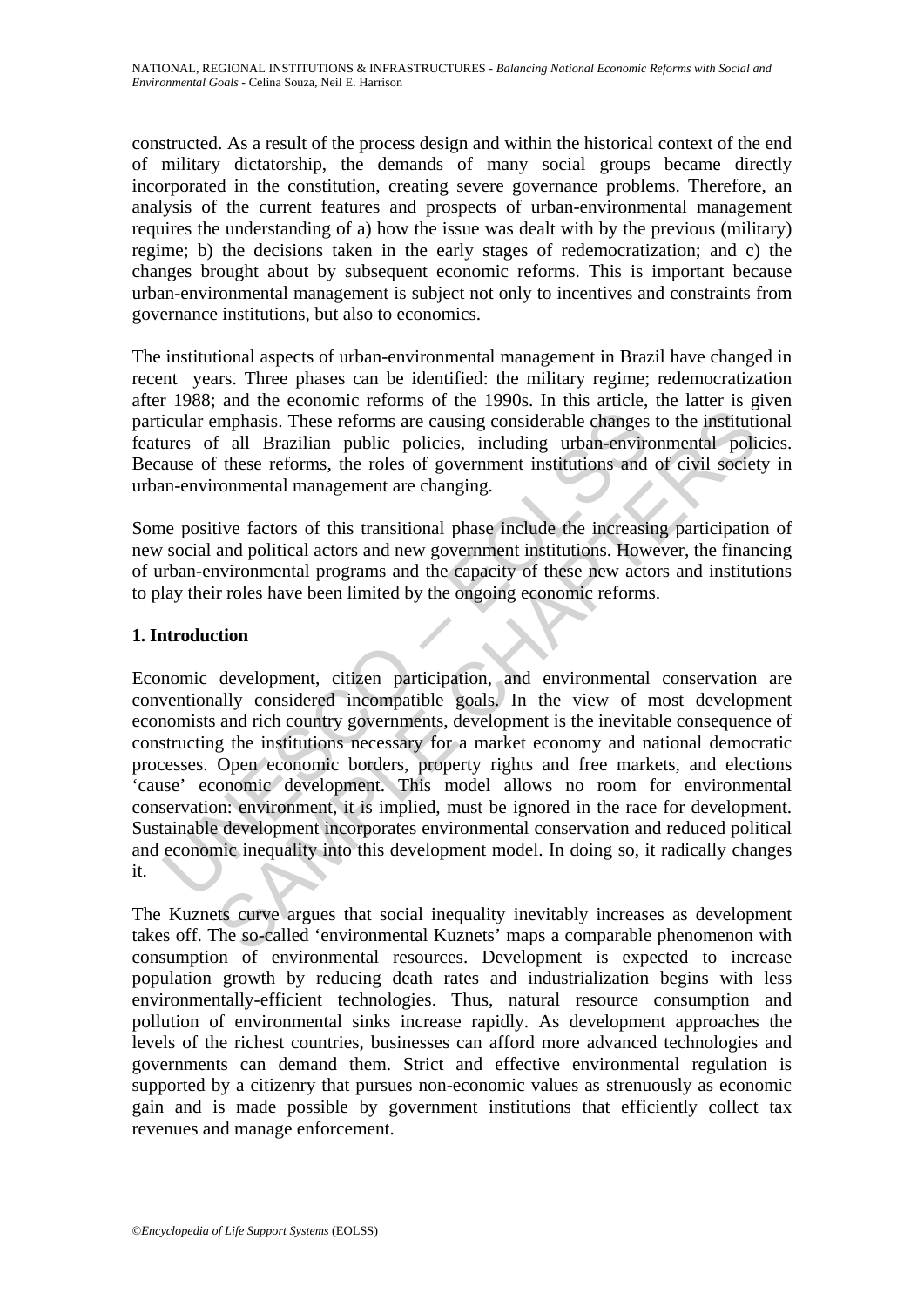In Brazil the increasing demand for federal resources to effect changes in economic structures conflicts with efforts to reduce urban poverty and pollution. Brazil's massive external and domestic debt and its need for continuing external loans and high interest rates have given significant leverage to the International Monetary Fund and commercial lenders. To better secure repayment, they have forced Brazil to reduce its national fiscal deficit and tighten monetary regulation. Because of the high scheduled interest payments on its external and domestic debt, the federal government's need for economic resources has increased while prior institutional changes generated by the 1988 Constitution have increased the proportion of its fiscal revenue that it must distribute to state and local governments (see 1.43.1.1).

The best efforts of governance institutions and civil society associations can be defeated by a lack of adequate resources. Efforts by grassroots organizations and subnational governments to improve urban-environmental management in Brazil often have been stymied by funding shortfalls generated by pressures on the federal government to reduce the national budget deficit and reduce poverty. These pressures have forced the federal government to reduce transfer to subnational governments as demanded by the 1988 constitution and to limit social investment and transfers to states and municipalities. Thus, the consequent limitation of subnational resources has significantly influenced the institutional structures of urban-environmental management.

This article analyzes the trajectory of the institutional aspects of urban-environmental management in Brazil in three different phases. The first phase is the military regime, which began in 1964. The second is related to redemocratization and to the related changes promoted by the 1988 Constitution. The third phase begins with Cardoso's Presidency which started a radical change in the governance institutions for all Brazilian public policies, including urban-environmental policies.

ernments to improve urban-environmental management in Braz<br>nied by funding shortfalls generated by pressures on the fede<br>ce the national budget deficit and reduce poverty. These pressure<br>al government to reduce transfer to Its to improve urban-environmental management in Brazil often have ly funding shortfalls generated by pressures on the federal government<br>national budget deficit and reduce poverty. These pressures have foreced<br>national bu Although the institutional and organizational structures of urban-environmental management do not always come together, they now share a common characteristic. Unlike the military years, they are no longer under the main control of federal government. The reform of the Brazilian public sector and the economic changes brought by the 1994 stabilization plan, the *Real*, have constrained urban-environmental management quite unlike the largesse of central management during the military regime. Far from being a paradox, this situation reflects the consequences of the last decade's economic policies, pervasive social and regional inequalities, and unresolved problems inherited from previous political regimes. On the other hand, with the withdrawal of the federal government, new actors and institutions have become involved in urban-environmental policies. The emergence of these new actors and institutions has not meant, however, that Brazil has achieved a stage of urbanenvironmental sustainability. Rather, it is experiencing a transitional phase. After the breakdown of the military regime and the euphoria of the early years of redemocratization, the country has embarked on economic reforms in which social, urban, and environmental issues come second to fiscal ones.

This paper first provides an overview of the redemocratization agenda and of Brazil's return to democracy. It then describes urban-environmental management during the three phases. The following section analyzes the most important issue: the relationship between economic reforms, decentralization as part of these reforms, and their effect on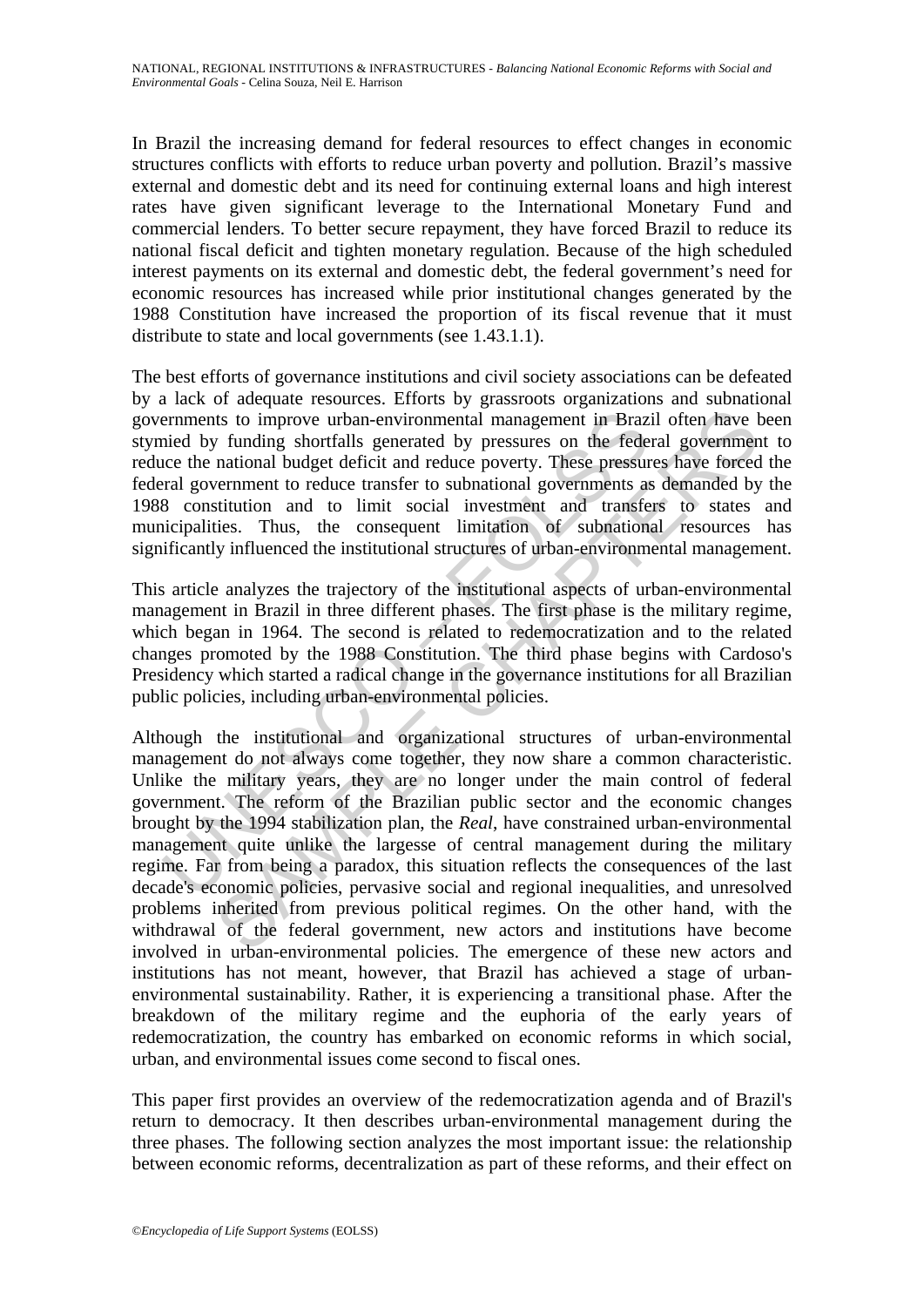urban-environmental management. Finally, we describe the current state of urbanenvironmental management.

### **2. The redemocratization agenda**

While formal democracy is now a reality in Brazil and it is the world's eighth largest economy, the country has failed to meet social demands in general, including urbanenvironmental demands. This apparent paradox can be better understood by examining the paths and processes of Brazil's redemocratization. They have been marked by two contradictions. On the one hand, important issues related to urban and environmental problems and goods were addressed in the 1988 Constitution. On the other hand, redemocratization was soon followed by deep economic reforms. Designed to integrate Brazil into the world economy, these reforms are proving to be irreconcilable with the demands for a broader governmental role on urban and environmental issues.

ands for a broader governmental role on urban and environmental<br>zil's redemocratization has received much scholarly attention. A g<br>at tu the first stages of the political opening, theoretically and compa<br>at tu the reasons or a broader governmental role on urban and environmental issues.<br>
lemocratization has received much scholarly attention. A great deal is kn<br>
ist stages of the political opening, theoretically and comparatively, as we<br>
rea Brazil's redemocratization has received much scholarly attention. A great deal is known about the first stages of the political opening, theoretically and comparatively, as well as about the reasons for the demise of the military regime. These studies aid our understanding of the polity of Brazil specifically and of Latin America in general. They are mainly concentrated on electoral regimes, institutional design, and elite behavior. However, although they look at the political opening after the event, they do not mention the main issues, problems, and tradeoffs caused by redemocratization. In the late 1980s and in the 1990s, scholars began to focus on the new issues which arosing out of redemocratization and on the prospects for democratic consolidation. This literature, however, does not explain some current cleavages in Brazilian politics and society: it does not (a) give enough attention to the conflicts between the provision of and the demands for public goods in a democratic environment; and (b) incorporate the importance of a few decisions taken at critical junctures, in particular those made in the period between the breakdown of authoritarianism and the re-introduction of democracy, especially the decisions made during the drafting of the 1988 Constitution. The urban-environment agenda introduced by redemocratization and adopted by the constitution is crucial for analyzing the current features and future prospects of urbanenvironmental issues.

An array of urban and environmental measures were introduced by the 1988 framers, in response to pressure from organized movements and progressive parties and groups. If social movements and progressive groups were not the main actors in the transition to democracy, they found ways to influence the drafting of the constitution. During that period they upgraded their position in the balance of power and managed to get approval for most of their proposals. Therefore, the transition itself was rooted in contradictory ideologies and views concerning the country's dilemmas. The actors and the ideology were tied to the previous regime in which economic performance was the main concern while social movements and progressive groups heavily influenced the design of constitutional rights and governmental obligations. There was also a general desire to introduce policies which moved away from the centralization of the prior authoritarian regime. Fifteen years after the promulgation of the constitution, the implementation of urban and environmental measures remains an unresolved problem that has become incompatible with economic reforms and economic constraints have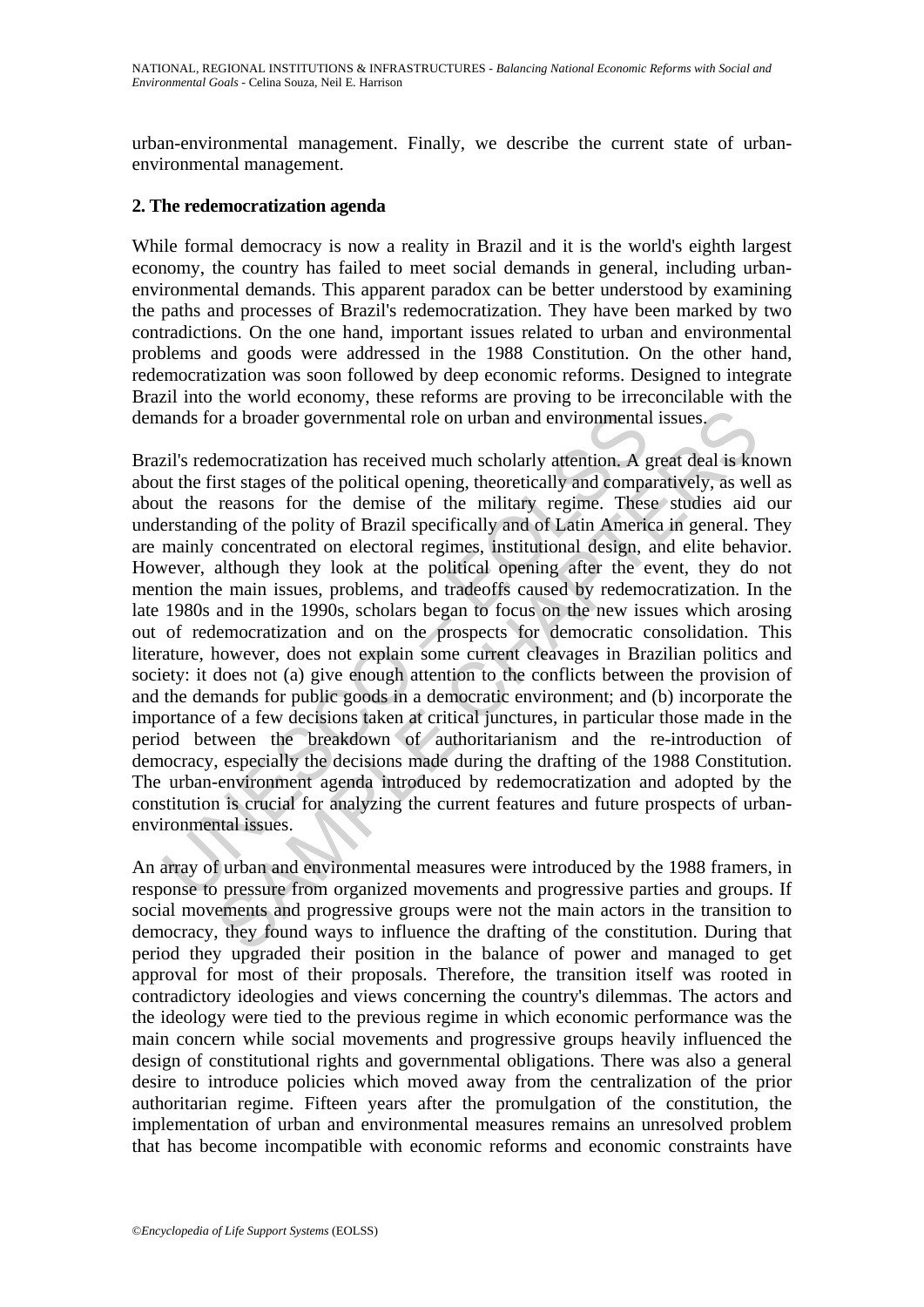made it difficult to achieve the constitutional mandates and to trigger appropriate solutions.

Thus, the 1988 constitution both made possible participative responses to urbanenvironmental problems and prevented them from being effective. In retrospect, it is understandable that the framers included as many voices as possible in the drafting of the 1988 constitution. It was a remarkable effort to encourage participation and to demonstrably reject the prior military dictatorships. However laudable it was to open up the process, the result is dysfunctional.

and be played. while leaving the choice of actual policies to be<br>e. Like many constitutions recently adopted in other countries, B<br>988 goes beyond general rules and begins to direct policy choice<br>he scope of the issues man played. while leaving the choice of actual policies to be decided within<br>played. while leaving the choice of actual policies to be decided within<br>many constitutions recently adopted in other countries, Brazil's constitute<br> A constitution is generally considered the guide to political processes that defines the balance of powers between defined institutions and ideally reflects a common ideology about those rules. It is a statement of the rules that define how the game of politics should be played. while leaving the choice of actual policies to be decided within the game. Like many constitutions recently adopted in other countries, Brazil's constitution of 1988 goes beyond general rules and begins to direct policy choices. As an indication of the scope of the issues mandated by it, Brazil's constitution has more than ten times the words of the US constitution of 1787. Some of those extra words reflect the concerns of the time in which it was written—for example, Brazil has a section on environmental protection—but many more reflect the historical context (the end of military rule) and the structure of the negotiation process that encouraged the framers of the 1988 constitution to attempt to satisfy the interests of multiple pressure groups.

## **3. Urban-environmental management: an overview of its recent trajectory**

Urban-environmental management in this paper's context includes the content of national legislation, the governance institutions managing urban and environmental programs, and the activities of participating political and social actors (for example, elected politicians, practitioners, NGOs, and funding organizations) in urban and environmental policies and management.

Two important features have characterized urbanization in Brazil. First, it is the speed at which this took place. In 1940, the country's population was mainly rural, with only 31.2 per cent living in urban areas. Since then, the urban population has grown considerably, reaching 56 per cent in 1970 and 81.2 per cent in 2000. This urban growth is even more significant because, compared to previous periods, the annual increase in population between 1991 and 2000 was low (1.4 per cent, a figure close to that of many developed countries). Second, urbanization occurred throughout the country. From the 1970s to the late 1980s, most urban growth was in the metropolitan regions and in the early 1990s the highest rates of growth were in middle-size cities and the cities surrounding the metropolitan regions. Data collected in 1996, however, shows that metropolitan regions have regained their position as poles of growth.

Until redemocratization, environmental issues were treated either as peripheral concerns or as a matter of national security. In the late 1980s, these issues became more significant but were characterized more by rhetoric than by action. From 1994 onwards, environmental issues have gone into governmental limbo, along with most other policies not related to fiscal adjustment.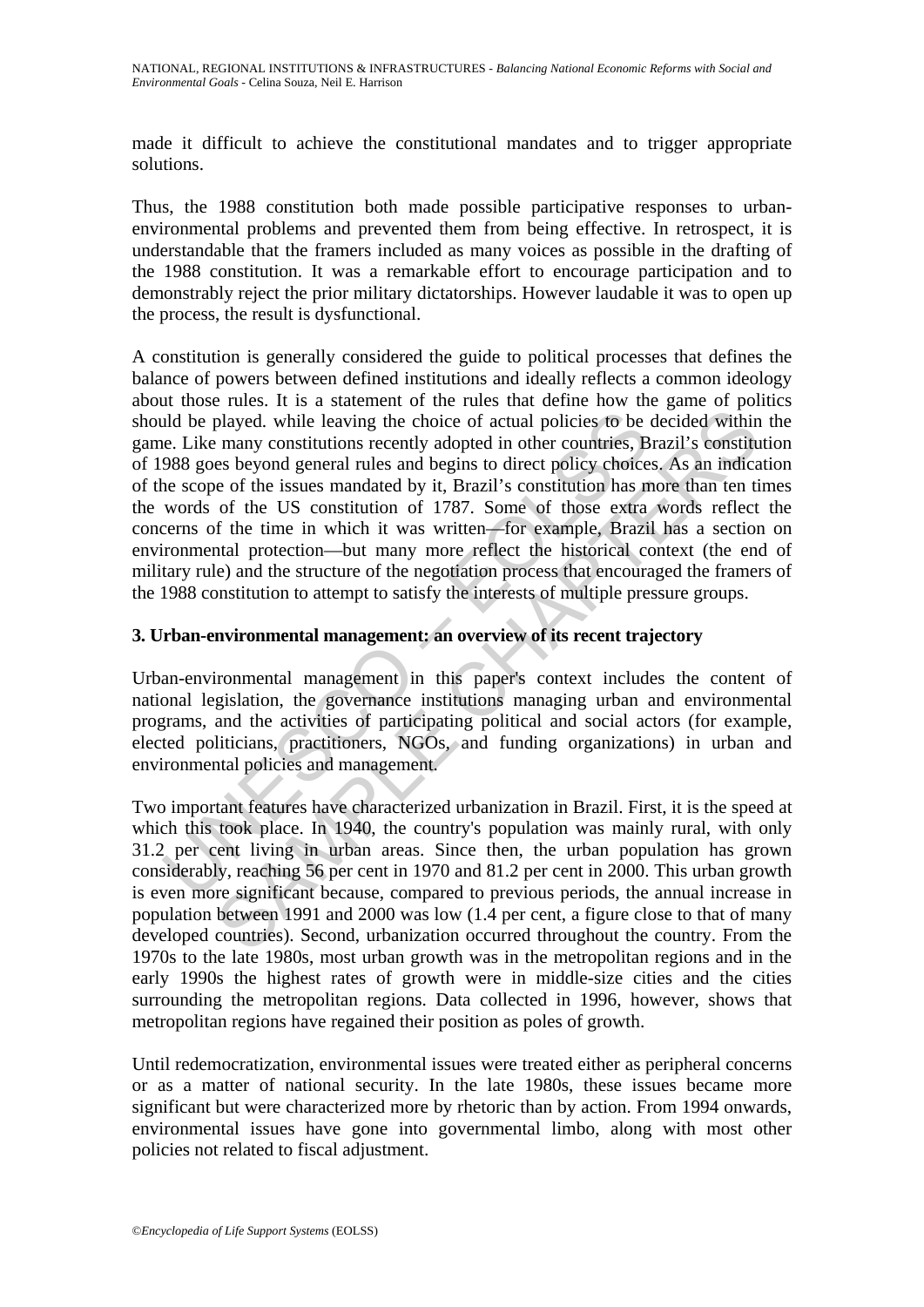- -
- -

# TO ACCESS ALL THE **19 PAGES** OF THIS CHAPTER, Visit: [http://www.eolss.net/Eolss-sampleAllChapter.aspx](https://www.eolss.net/ebooklib/sc_cart.aspx?File=E1-43-01-02)

#### **Bibliography**

Andrade, Thompson and Rodrigo Serra (1998). *O Recente Desempenho das Cidades Médias no Crescimento Populacional Urbano Brasileiro*. Rio de Janeiro, RJ, Brazil: Instituto de Pesquisa Econômica Aplicada [This provides data and analysis on the current trends on urban population growth]

Enhetion<br>
in Spince Aplicala (This provides data and analysis on the current trends on urban<br>
informica Aplicala (This provides data and analysis on the current trends on urban<br>
insteller, Kathryn (1997). "The Evolution of *Fopulational Cobuth Biralstrot*. No G Janetio, K., Brazil. Instanto G. Ferminal Hopelinal This provides data and analysis on the current trends on urban population grow<br>Kathryn (1997). "The Evolution of the Brazilian Env Hochstetler, Kathryn (1997). "The Evolution of the Brazilian Environmental Movement and its Political Roles." In *The New Politics of Inequality in Latin America: Rethinking Participation and Representation*. Edited by D. Chalmers, C. Vilas, K. Hite, S. Martin, K. Piester, and M. Segarra, 192-216. Oxford, UK: Oxford University Press [This analyzes the nature and political roles of the Brazilian environmental movement].

Martinez-Lara, Javier (1996). *Building Democracy in Brazil: The Politics of Constitutional Change, 1985-95*. Macmillan; New York, NY: St. Martin's Press. [This analyzes the drawing up of the Brazilian 1988 Constitution]

Santos, Milton (1980). *A Urbanização Desigual*. Petrópolis, RJ, Brazil: Vozes. [This presents a detailed picture of Brazilian urbanization and its problems].

Schneider, Ben R. (1995). "Democratic Consolidations: Some Broad Comparisons and Sweeping Arguments." *Latin American Research Review* 30: 215-234. [This provides a criticism of the literature on democratic consolidation]

Souza, Celina (1997). *Constitutional Engineering in Brazil: The politics of Federalism and Decentralization*.Macmillan; New York, NY: St. Martin's Press. [This analyzes the decision to decentralize financial and political resources during the drawing up of the constitution and its main results at the subnational level]

Souza, Celina (1999). "Decentralization, Local Autonomy and Metropolitan Influence: the Case of Salvador, Brazil." In *The Challenge of Environmental Management in Urban Areas*. Edited by A. Atkinson, J. Dávila, E. Fernandes, and M. Mattingly, 251-260. Aldershot: Ashgate. [This discusses the financial and political constraints faced by some local governments after decentralization]

Tendler, Judith (1997). *Good Government in the Tropics*. Baltimore, MD: The Johns Hopkins University Press. [This analyzes the successful experiences of one Brazilian state government]

#### **Biographical Sketches**

**Celina Souza** is a Research Fellow at the Centre for Human Resources at the Federal University of Bahia, Brazil. She is the author of *Constitutional Engineering in Brazil: The Politics of Federalism and Decentralization* (1997) and has written a number of journal articles as well as made contributions to edited books both in English and Portuguese. Her most recent publications in English are "Brazil: The Prospects of a Center-Constraining Federation in a Fragmented Polity", which was published in *Publius: The Journal of Federalism*, Spring 2002 and "Participatory Budgeting in Brazilian Cities: Limits and Possibilities in Building Democratic Institutions", which was published in *Environment & Urbanization*, April 2001.

**Neil E. Harrison** was born and raised in England, and educated there and in the United States. He has an earned a doctorate in International Studies from the University of Denver and researches sustainable development. He is especially interested in how theories of complex systems can explain international